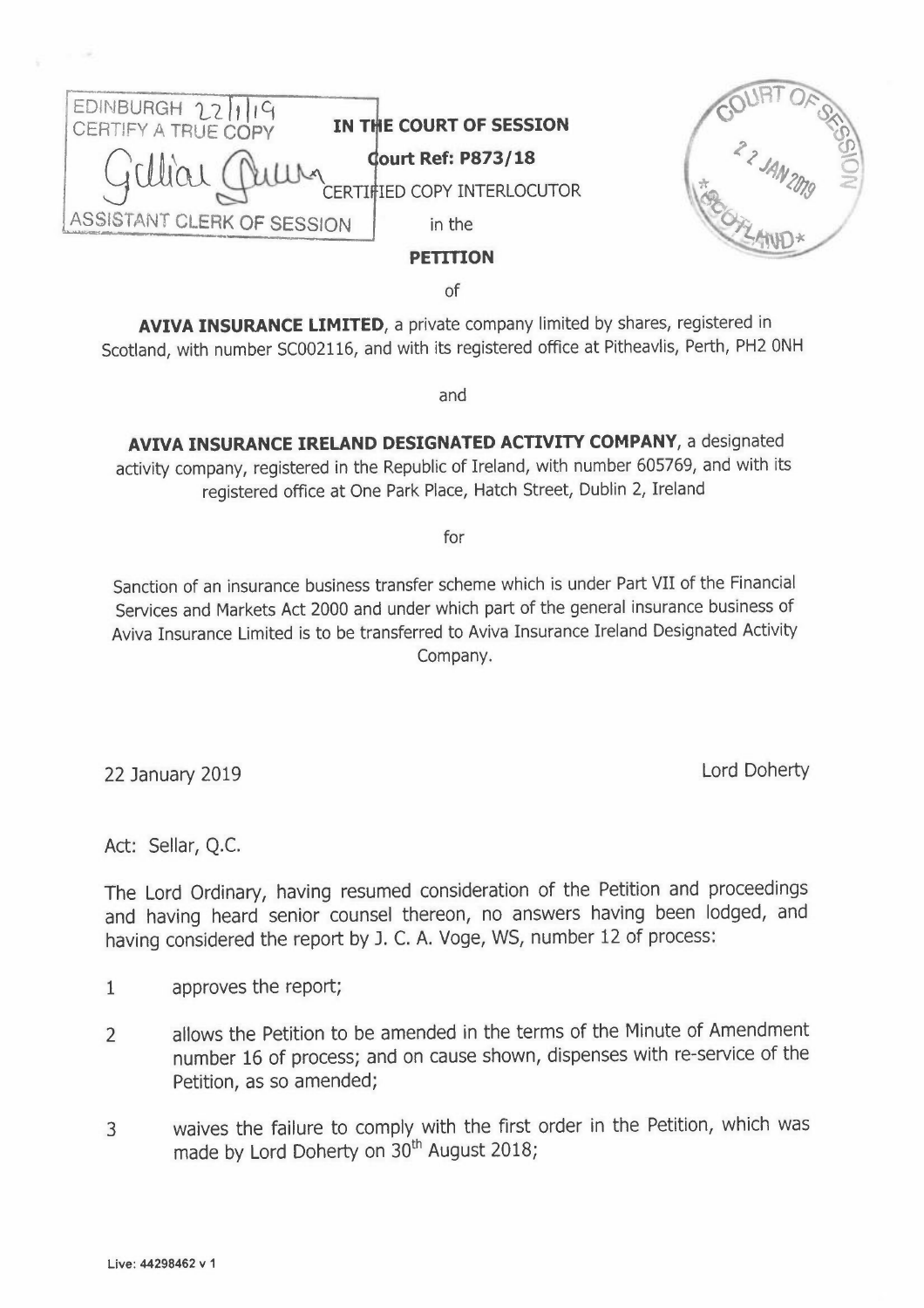- 4 sanctions, under section 111 of the Financial Services and Markets Act 2000 **("FSMA"),** the insurance business transfer scheme (the **"Scheme"),** which is under Part VII of FSMA and under which part of the general insurance business of Aviva Insurance Limited **("AIL")** is to be transferred to Aviva Insurance Ireland Designated Activity Company **("AIIDAC"),** as set out in the Appendix to the Petition, as so amended;
- 5 transfers, under section 112(1)(a) of FSMA, to AIIDAC, with effect from the time at which the Scheme takes effect (the **"Effective Time"),** as defined in the Scheme, that part of the undertaking, property and liabilities of AIL, to which the Scheme applies and which is defined in the Scheme as the **"Transferred Business"·** *<sup>I</sup>*
- 6 transfers, under section 112(1)(a) of FSMA, to AIIDAC , with effect from the Effective Time, the **"Transferred Assets"** and the **"Transferred Liabilities"** (each as defined in the Scheme), which order shall not become effective in respect of any **"Residual Assets"** and **"Residual Liabilities"**  of AIL (each as defined in the Scheme) until the relevant **"Subsequent Transfer Date"** (as defined in the Scheme);
- 7 directs, under sections 112(2)(a), 112(2)(c), 112(2A) and 112(2B) of FSMA, that the transfer shall be valid and binding on all persons having an interest, or right, in any of the Transferred Assets or the Transferred Liabilities ( or both), notwithstanding any restriction on transferring or otherwise dealing with the same, and that that transfer shall take effect as if: (a) there were no requirement to obtain the consent of any person; and (b) there were no contravention or interference with any such interest or right;
- 8 continues, under section 112(1)(c) of FSMA, by (or against) AIIDAC any pending legal proceedings by (or against) AIL at the Effective Time, as provided for in the Scheme, which order shall not become effective in respect of any such legal proceedings relating to any Residual Assets or Residual Liabilities until the relevant Subsequent Transfer Date;
- 9 allows AIL and AIIDAC to apply, under section 112(1)(d) of FSMA, for any orders in relation to such incidental, consequential and supplementary matters as are necessary to secure that the Scheme shall be fully and effectively carried out;

10 orders AIIDAC, under section 112(10) of FSMA, to deposit two certified copies of this order, together with a copy of the Scheme, with the Prudential ~ E@IJJl Authority within 10 days of the order; EDINBURGH 11- \ \~

OF THE COPY 1<sup>1</sup> OURREGUILDED Authority within 10 days of the order; EDINBURGH 22/1/19<br>directs that this order be advertised:  $G(\text{UQU GL})$ directs that this order be advertised:<br>
2 *l* JAN<sub>2019</sub> **CERTIFY A TRUE COPY** ASSISTANT CLERK OF SESSION

Live: 44298462 v

2